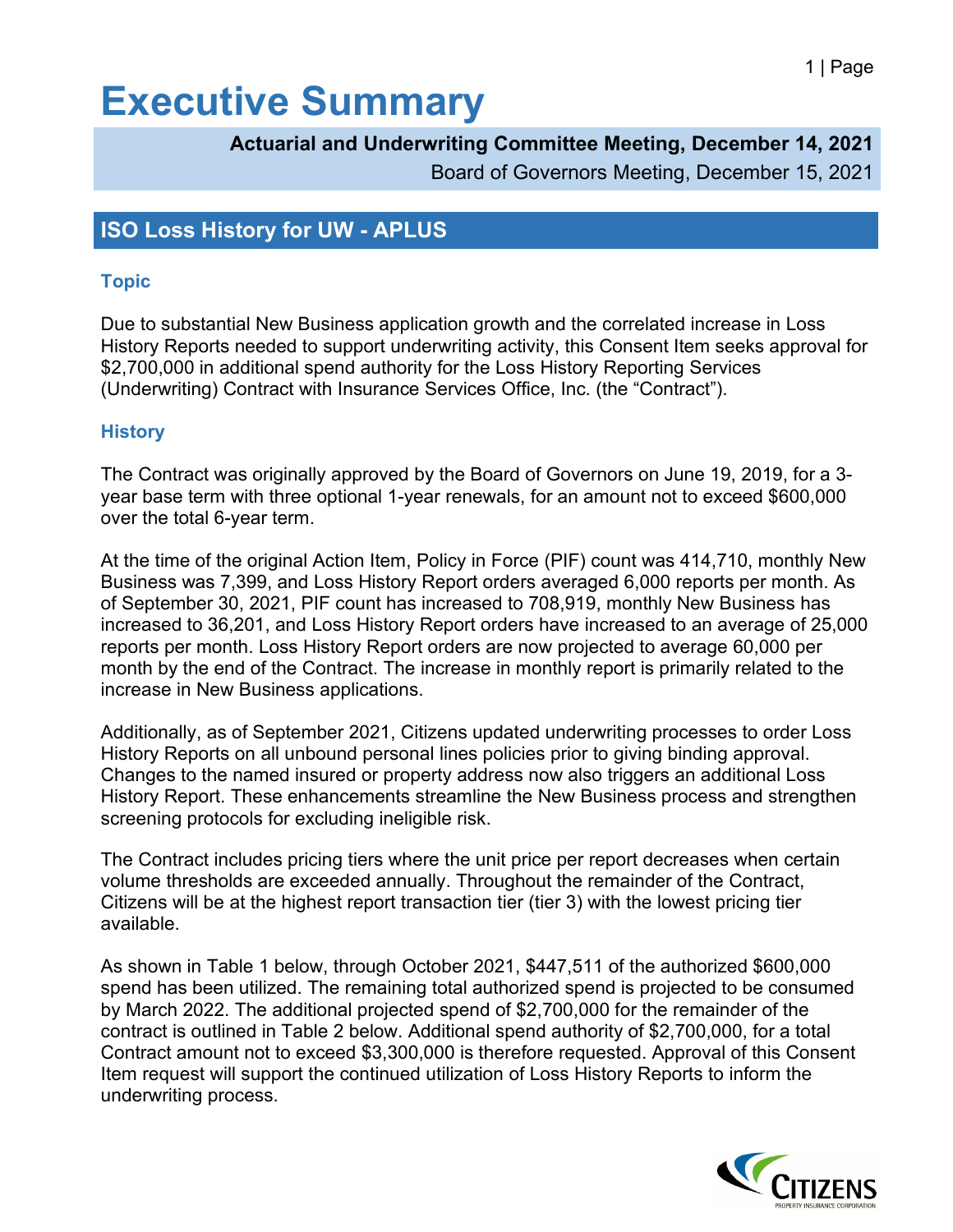# **Executive Summary**

### **Actuarial and Underwriting Committee Meeting, December 14, 2021**

Board of Governors Meeting, December 15, 2021

*Table 1 – Actual Spend to Date* 

| <b>Actual Spend To Date</b>                     | <b>Loss History Actual</b> |                    |
|-------------------------------------------------|----------------------------|--------------------|
|                                                 | <b>New</b>                 | <b>Total Spend</b> |
|                                                 | <b>Business</b>            |                    |
| Base Term Year 1                                | 147,610                    | 101,141<br>S       |
| Base Term Year 2                                | 302,121                    | 232,526<br>S       |
| Base Term Year 3 (Partial Year Aug 21 - Oct 21) | 110,222                    | 113,844<br>S       |
| Total Spend Actual to Date                      | 559,953                    | 447,511<br>S       |

#### *Table 2 – Projected Spend*

| <b>Projected Spend</b>                          | <b>Loss History Projected</b><br>Spend |                    |
|-------------------------------------------------|----------------------------------------|--------------------|
|                                                 | <b>New</b><br><b>Business</b>          | <b>Total Spend</b> |
| Base Term Year 3 (Partial Year Oct 21 - Aug 22) | 421,683                                | 500,000<br>\$      |
| <b>Renewal Year 1</b>                           | 514,757                                | 625,000<br>\$      |
| <b>Renewal Year 2</b>                           | 603,039                                | 725,000<br>\$      |
| <b>Renewal Year 3</b>                           | 727,263                                | 850,000<br>\$      |
| <b>Requested Additional Spend Authority</b>     | 2,266,742                              | \$2,700,000        |
| <b>Contigency Funds</b>                         |                                        | 152,489<br>\$      |
| <b>Total Not to Exceed</b>                      |                                        | \$3,300,000        |

*\*Actual spend will vary and may exceed the annual projection.*

#### **Recommendation**

Staff proposes that the Actuarial and Underwriting Committee review, and if approved, recommend the Board of Governors:

- a) Approve additional spend of \$2,700,000 to the Loss History Reporting Services (Underwriting) Contract with Insurance Services Office, Inc., for a total Contract spend not to exceed \$3,300,000, as set forth in this Consent Item; and,
- b) Authorize staff to take any appropriate or necessary action consistent with this Consent Item.

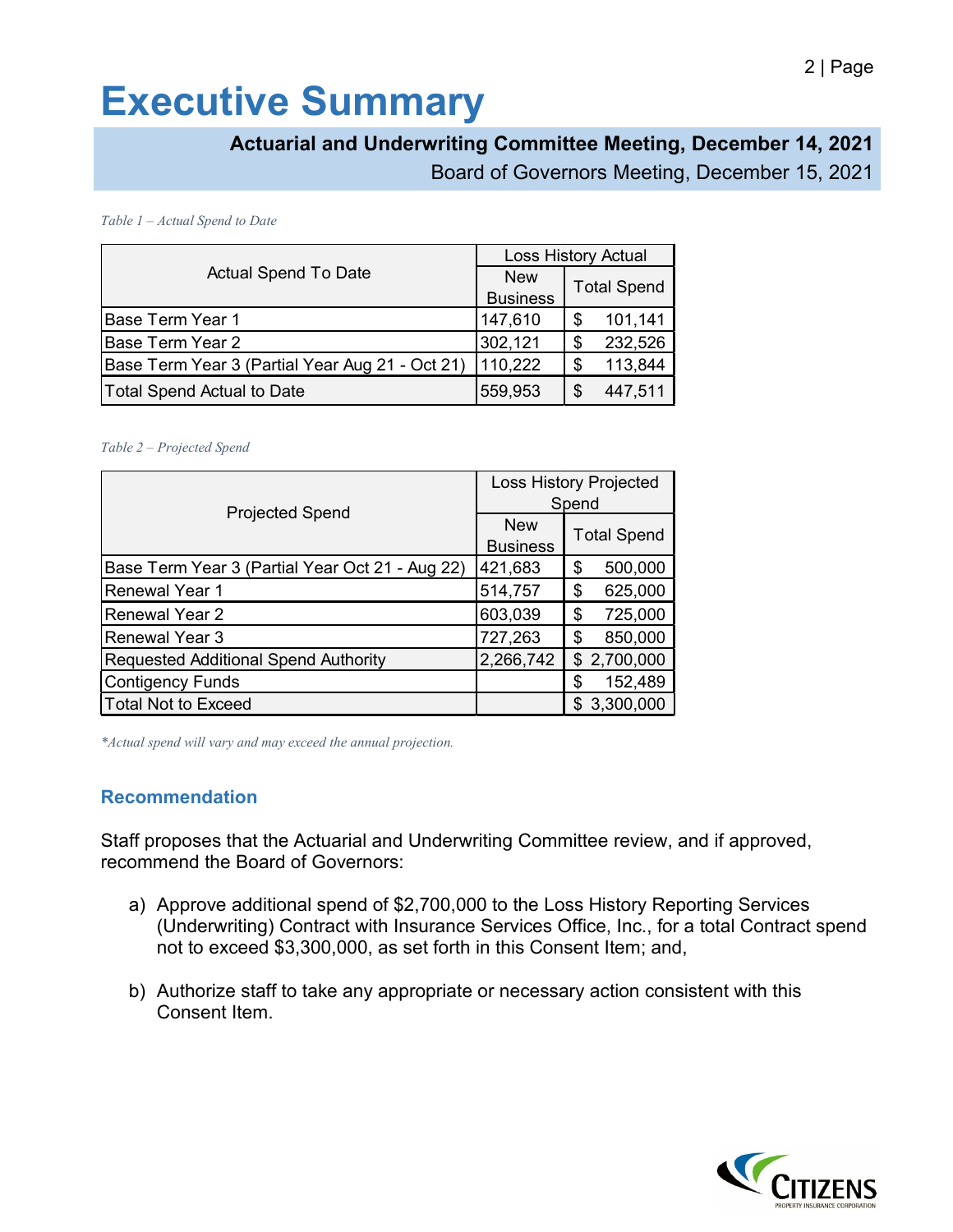**Actuarial and Underwriting Committee Meeting, December 14, 2021**

Board of Governors Meeting, December 15, 2021

| <b>ISO Loss History for UW - APLUS</b>                                                                                                                                                                                                                                                                                                                                                                                                                                                                                                                                                                                                                  |                                                                                                                                                                                                                                                                                                                                                                                                                     |  |  |
|---------------------------------------------------------------------------------------------------------------------------------------------------------------------------------------------------------------------------------------------------------------------------------------------------------------------------------------------------------------------------------------------------------------------------------------------------------------------------------------------------------------------------------------------------------------------------------------------------------------------------------------------------------|---------------------------------------------------------------------------------------------------------------------------------------------------------------------------------------------------------------------------------------------------------------------------------------------------------------------------------------------------------------------------------------------------------------------|--|--|
| □ ACTION ITEM                                                                                                                                                                                                                                                                                                                                                                                                                                                                                                                                                                                                                                           | <b>⊠ CONSENT ITEM</b>                                                                                                                                                                                                                                                                                                                                                                                               |  |  |
| $\Box$ New Contract                                                                                                                                                                                                                                                                                                                                                                                                                                                                                                                                                                                                                                     | $\Box$ Contract Amendment                                                                                                                                                                                                                                                                                                                                                                                           |  |  |
| $\Box$ Contract Amendment                                                                                                                                                                                                                                                                                                                                                                                                                                                                                                                                                                                                                               | $\Box$ Existing Contract Extension                                                                                                                                                                                                                                                                                                                                                                                  |  |  |
| $\Box$ Other                                                                                                                                                                                                                                                                                                                                                                                                                                                                                                                                                                                                                                            | ⊠ Existing Contract Additional Spend                                                                                                                                                                                                                                                                                                                                                                                |  |  |
|                                                                                                                                                                                                                                                                                                                                                                                                                                                                                                                                                                                                                                                         | □ Previous Board Approval                                                                                                                                                                                                                                                                                                                                                                                           |  |  |
|                                                                                                                                                                                                                                                                                                                                                                                                                                                                                                                                                                                                                                                         | □ Other <u>________________________</u> ______                                                                                                                                                                                                                                                                                                                                                                      |  |  |
| Action Items: Items requiring detailed explanation to the Board. When a requested action item is a day-to-day<br>operational item or unanimously passed through committee it may be moved forward to the board on the Consent Index.<br>$□$ Move forward as Consent: This Action item is a day-to-day operational item, unanimously passed<br>through committee or qualifies to be moved forward on the Consent Index.<br><b>Consent Items:</b> Items not requiring detailed explanation to the Board of Governors. Consent items are contract<br>extensions, amendments or additional spending authorities for items previously approved by the Board. |                                                                                                                                                                                                                                                                                                                                                                                                                     |  |  |
| <b>Purpose/Scope</b>                                                                                                                                                                                                                                                                                                                                                                                                                                                                                                                                                                                                                                    | This Consent Item seeks approval for \$2,700,000 in additional spend<br>authority for the Loss History Reporting Services (Underwriting) Contract<br>with Insurance Services Office, Inc.                                                                                                                                                                                                                           |  |  |
|                                                                                                                                                                                                                                                                                                                                                                                                                                                                                                                                                                                                                                                         | The Contract provides secure reporting of prior loss history information<br>used in the underwriting process, primarily for new Personal Lines<br>business applications. The loss history reports help Citizens to assess<br>risk and to confirm that properties meet certain sinkhole and general<br>underwriting requirements.                                                                                    |  |  |
|                                                                                                                                                                                                                                                                                                                                                                                                                                                                                                                                                                                                                                                         | The Contract with Insurance Services Office, Inc. was originally approved<br>by the Board of Governors on June 19, 2019, for a 3-year base term with<br>three optional 1-year renewals, for an amount not to exceed \$600,000. As<br>further described in the Executive Summary, the additional \$2,700,000 in<br>spend authority requested is necessary to support a sustained increase<br>to new business volume. |  |  |
| <b>Contract ID</b>                                                                                                                                                                                                                                                                                                                                                                                                                                                                                                                                                                                                                                      | Loss History Reporting Services (Underwriting)                                                                                                                                                                                                                                                                                                                                                                      |  |  |
|                                                                                                                                                                                                                                                                                                                                                                                                                                                                                                                                                                                                                                                         | Contract number: 19-19-0003-00                                                                                                                                                                                                                                                                                                                                                                                      |  |  |
|                                                                                                                                                                                                                                                                                                                                                                                                                                                                                                                                                                                                                                                         | Vendor: Insurance Services Office, Inc.                                                                                                                                                                                                                                                                                                                                                                             |  |  |
| <b>Budgeted Item</b>                                                                                                                                                                                                                                                                                                                                                                                                                                                                                                                                                                                                                                    | ⊠Yes                                                                                                                                                                                                                                                                                                                                                                                                                |  |  |
|                                                                                                                                                                                                                                                                                                                                                                                                                                                                                                                                                                                                                                                         | $\square$ No                                                                                                                                                                                                                                                                                                                                                                                                        |  |  |